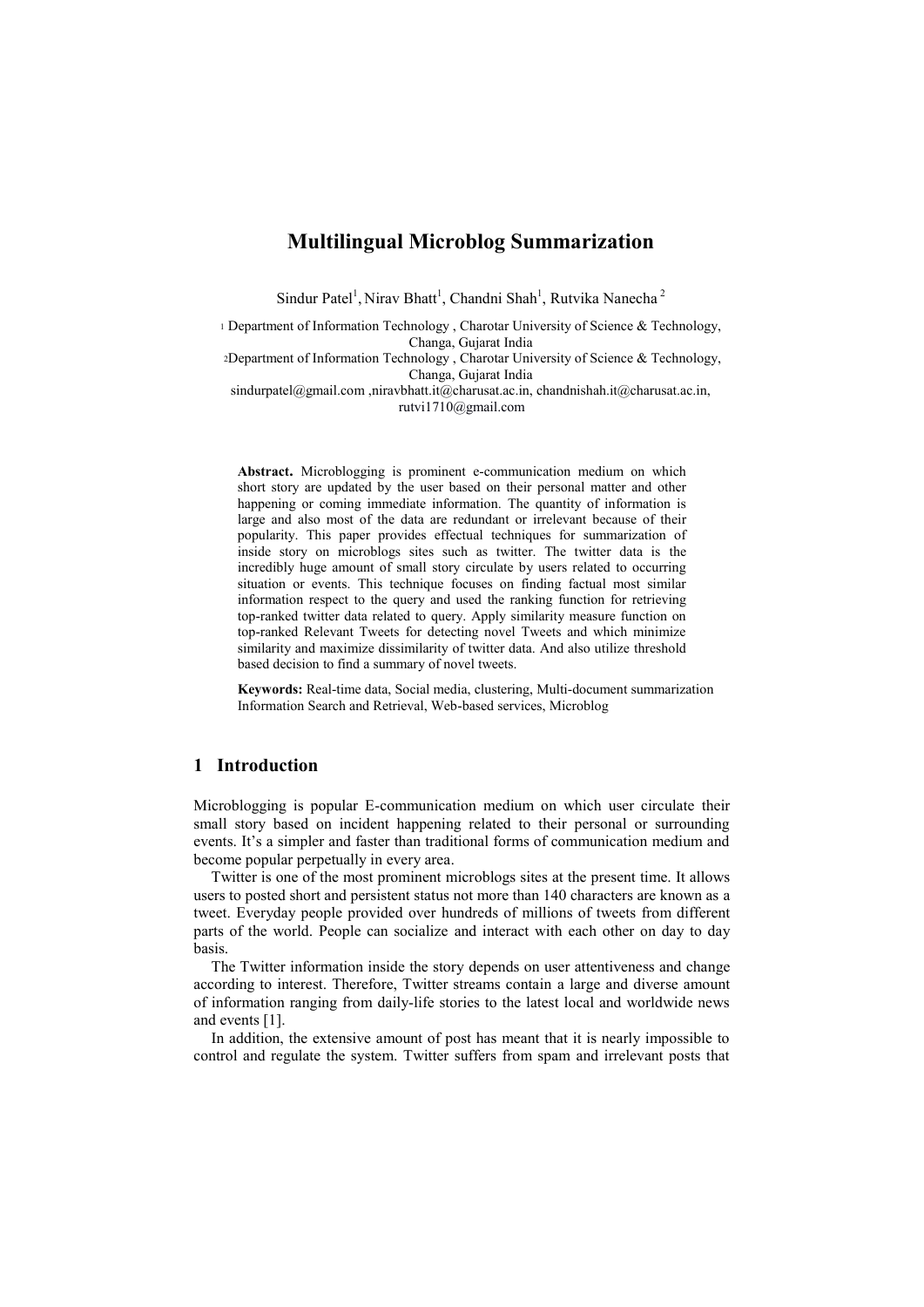reduce its utility to some extent and most of it is unstructured containing duplicates and errors [2]. Millions of tweet updated so people have no time to visualize all those tweets. There is need to Provide the effective algorithm for search, extraction, and summarization of this information could create a coherent and comprehensive overview of the topic presented from several points of view [3]. So this paper finding real world most similar information respect to the query and used the ranking function for retrieving top-ranked twitter data relate to query. Apply similarity measure function on top-ranked relevant tweets for detecting novel tweets and which minimize similarity and maximize dissimilarity of twitter data. And also utilize threshold based decision to find a summary of novel tweets.

### **1.1 Challenges**

- Limited content of a single post;
- Huge amount of posts ( above 400 million updates circulate every day on twitter)
- Many posts don't give a significant, valid and useful information;
- User search information based on name entities such as organization, people, place, and events;
- Many of posts contain opinions and sentiments;
- Diverse people belonging to different region post tweet on the same event

### **1.2 Objectives**

- Design and implement system to retrieve most relevance information From Twitter
- Do the Clustering of data and, to construct tweet summary of up to 100 novel tweets from the set of relevant tweet for a given interest profile

# **2 Problem Statement**

Given set of tweets T and set of queries Q where  $T = \{T1, T2, T3...Tn\}$  and=  $\{Q1, Q2,$ Q3..., Qn}

F is a function to summarization And Summary S=  $\{s_1, s_2, ..., s_n\}$  has formed from relevant tweet RT={rt1,rt2,…,rtn} here rti represent as relevant tweet for particular interest profile F: T -> S

A batch of top 100 ranked tweets per day per interest profile with any two tweets having a similarity of less than threshold  $sim(t1, t2) < Ts$  is used for the summary. dissim is dissimilarity of a set of tweets and sim is similarity of a set of tweets

$$
\begin{array}{ll}\n\text{Max Zdissim (T)}\\
\text{Min Zsim (T)}\n\end{array} \n\tag{1}
$$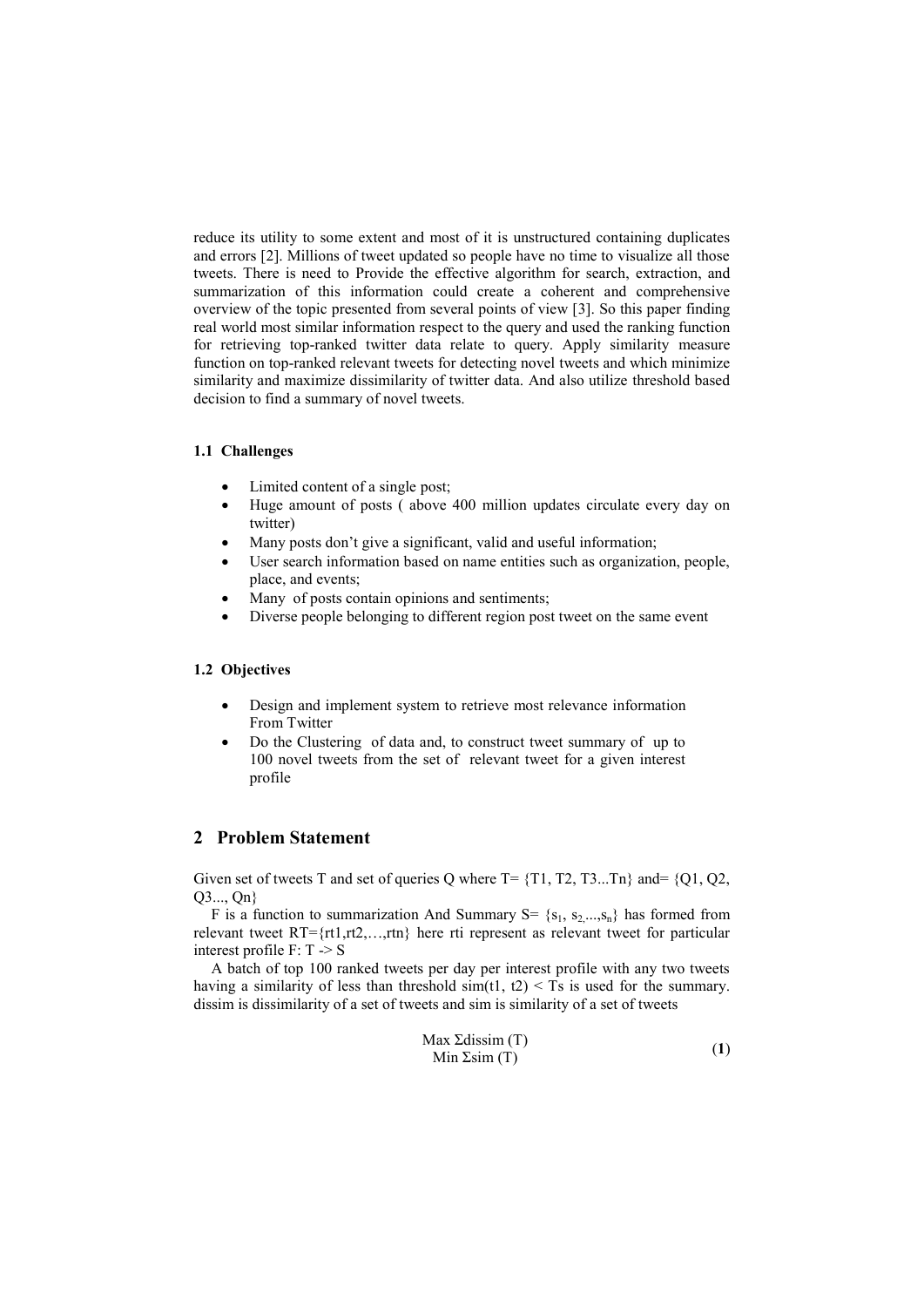# **3 System Architecture**

In this Portion, we will identify a batch of top 100 ranked tweets per interest profiles. For high-level its results provide relevant and novel information for summarization purpose. Our system Architecture mainly contains four modules

### **3.1 Data Cleaning Module**

We pre-process all raw tweets which performed lower casing and removing hashtags, hyperlinks, and punctuation. Also simply filtering these tweets which do not contain any keywords for each interest profile, and the remaining tweets are taking as candidate tweet collection for identifying possible relevant tweets of each profile.

### **3.2 Query Expansion Module**

The query provided by the user is not in a structured and that is incomplete. So then we need to expand that query and do the correct for the better relevance information.

### **3.3 Relevance Ranking Module:**

We utilize the ranking function to measure the relevance between query and tweets. After that, all the tweets are ranked based on their relevance score and find the top ranked tweets related to interested profiles.

#### **3.4 Novelty Detection Module:**

When we obtain the top ranked tweet list after relevance ranking, we will have detect novelty for each tweet from, until we collect enough tweets to pushed into the summary. For novelty, we compared to tweets using Cosine similarity- function. This Module makes a threshold-based decision in which it considers a tweet with a similarity score above relevance threshold. A tweet is considered novel if its similarity score does not exceed a novelty threshold Tr compared to any of the pushed tweets, otherwise, the system ignores it. And pushed all tweets which similarity score less than the threshold into pushed tweet pool for making a summary.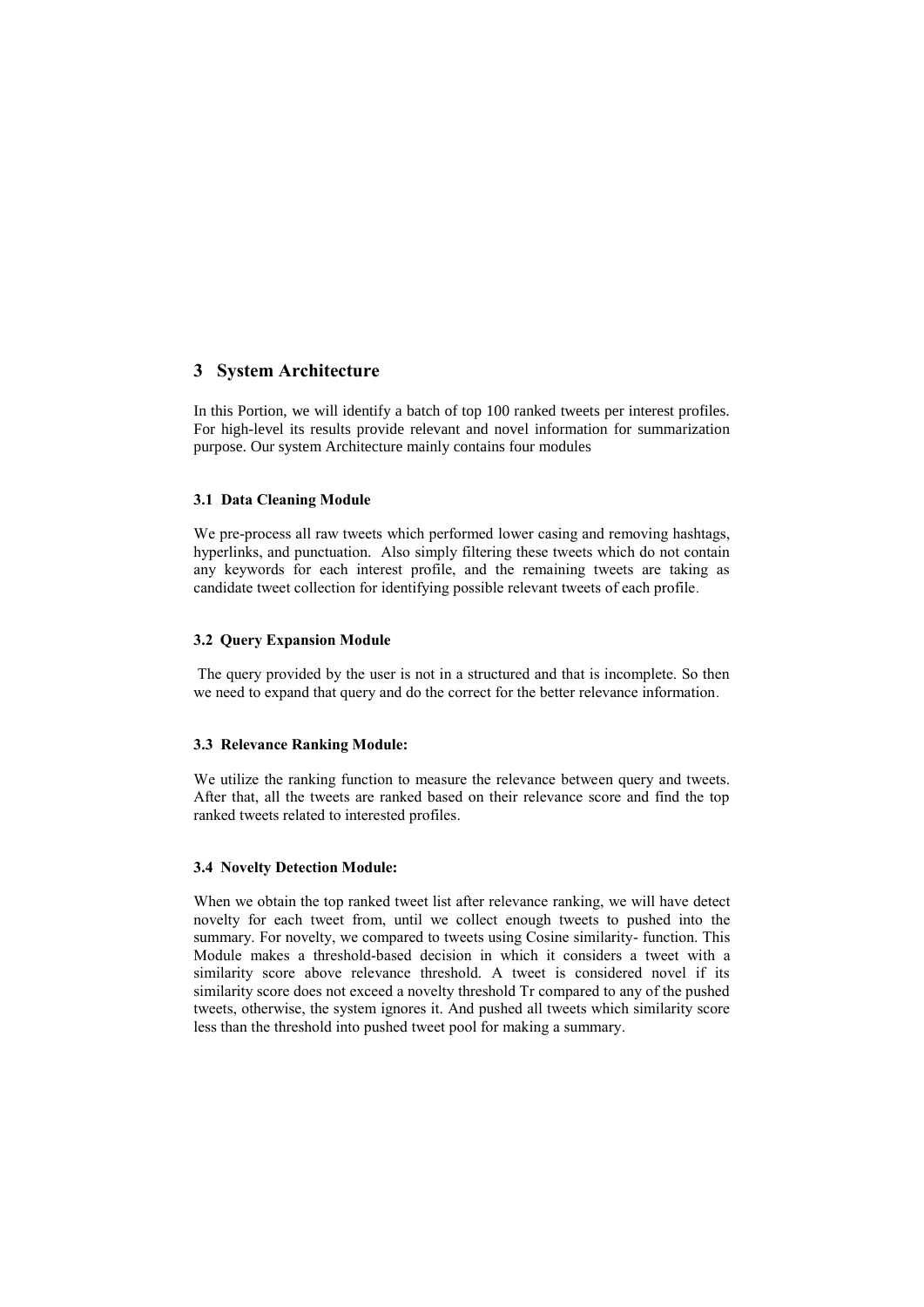

**Fig. 1.** Different System Components

# **4 Approach**

In this portion, we represent as some strategy for summarization purpose. Based on this we used top-ranked relative data as an input. For minimize similarity and maximize dissimilarity of tweets we apply proposed algorithms to produce a summary of relevant tweets as output and in which also utilize decision-making function.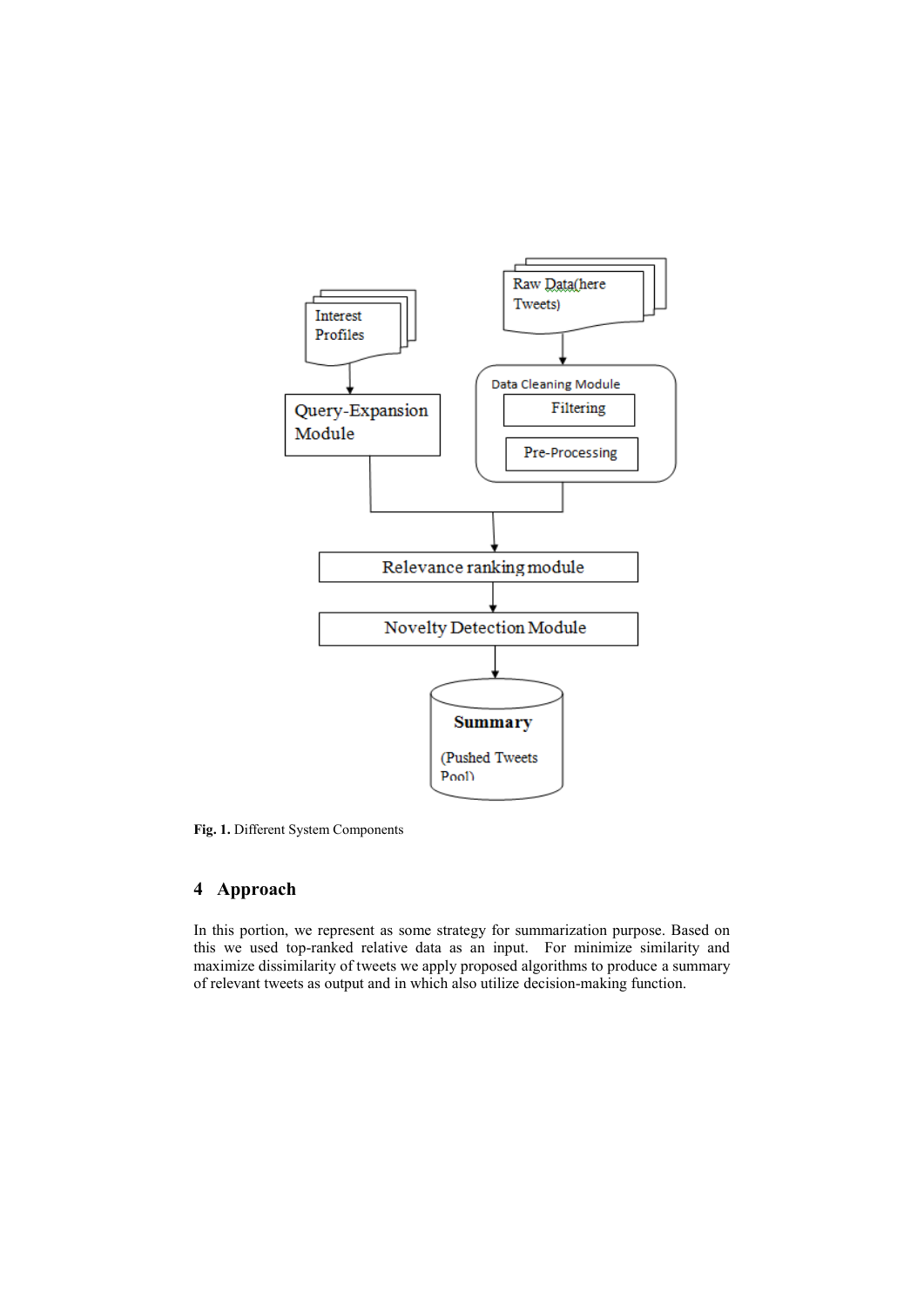#### **4.1 Cosine Similarity**

Cosine similarity is a measure of similarity between two nonzero vectors of an inner product space that measures the cosine of the angle between them.

It is thus a judgment of orientation and not magnitude: two vectors with the same orientation have a cosine similarity of 1, two vectors at 90° have a similarity of 0, and two vectors diametrically opposed have a similarity of -1, independent of their magnitude.

The cosine of two none zero vectors can be derived by using the Euclidean dot product formula:

Similarly = 
$$
\cos(\Theta)
$$
 = A.B/IIAII.IIBII (2)

The resulting similarity ranges from −1 meaning exactly opposite, to 1 meaning exactly the same, with 0 indicating orthogonality (decorrelation), and in-between values indicating intermediate similarity or dissimilarity

.

#### **4.2 Jaccard Similarity**

The Jaccard index, also known as the Jaccard similarity coefficient is a statistic used for comparing the similarity and diversity of sample sets. The Jaccard coefficient measures similarity between finite sample sets and is defined as the size of the intersection divided

By the size of the union of the sample sets:

$$
J(A, B) = |A \cap B| / |A \cup B|.
$$
  
0 < J (A, B) < 1. (3)

If *A* and *B* are both empty,  $J(A, B) = 1$ .

Jaccard distance measures *dis*similarity between sample sets:

$$
J\delta(A,B) = |A \cup B| - |A \cap B| / |A \cup B| = 1 - J(A,B).
$$
 (4)

## **5 System Evaluation Result**

Our system has been evaluated by the SMERP 2017 data challenge track. The evaluation score in terms of Recall (ROUGE-1), Recall (ROUGE-2), Recall